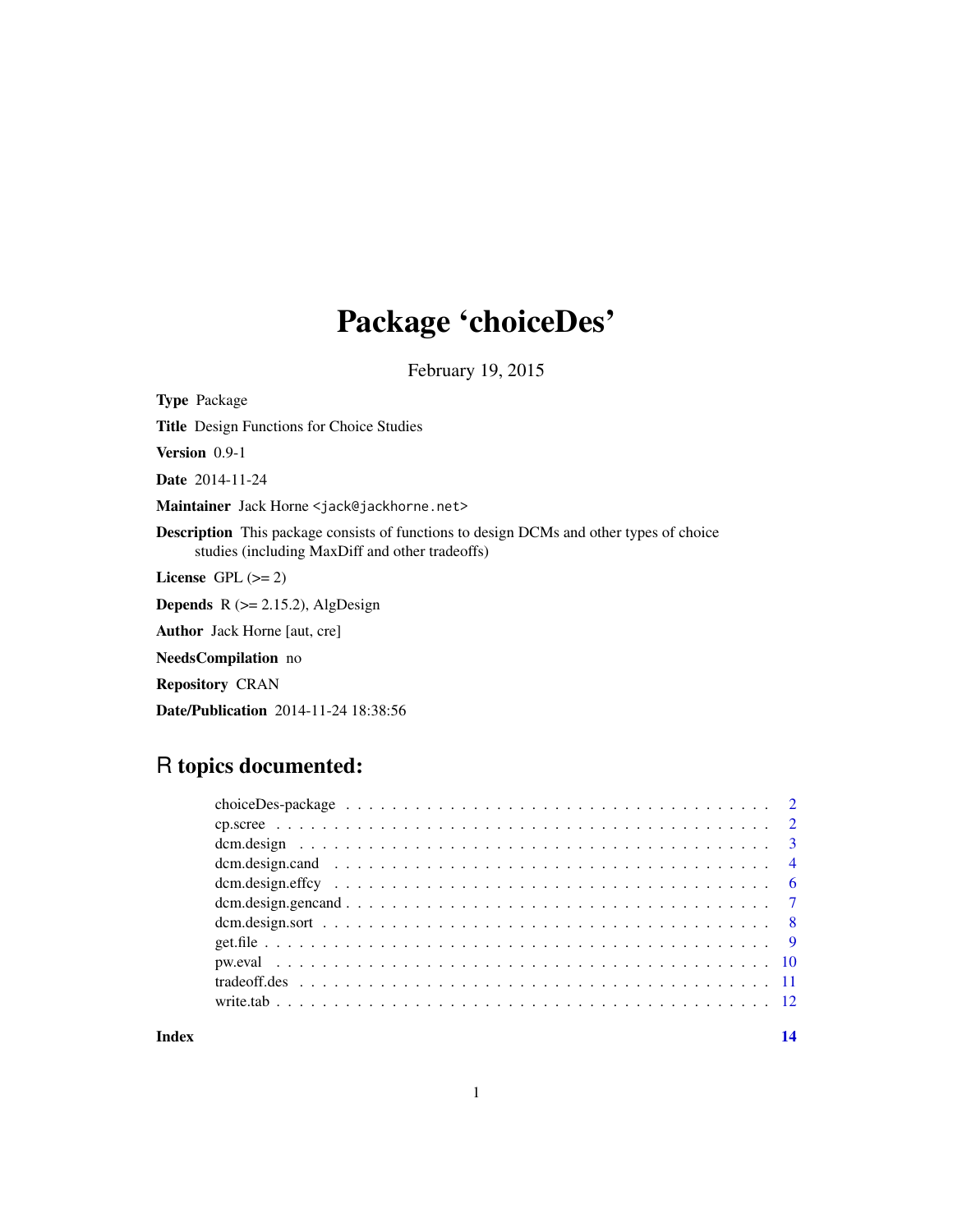<span id="page-1-0"></span>

This package consists of functions to design DCMs and other types of choice studies (including MaxDiff and other tradeoffs)

cp.scree *Scree plot for tradeoff designs*

#### Description

Line plot showing the relationship between the criterion used to assess column position balance and the number of iterations in the column position balancing routine.

#### Usage

cp.scree(des)

#### Arguments

des An R object containing the results from a call to tradeoff.des.

#### Details

Column position balancing is the most computationally intensive process in calls to tradeoff.des. The number of iterations required for this step is determined by the Rc argument in that function which defaults to the larger of  $1,000$  or  $10 \times$  the number of rows in the design. Large design problems may require a larger number of iterations to achieve optimal column position balance. The plot generated by this function can help to assess whether additional Rc iterations would lead to better column position balance.

See tradeoff.des for additional details.

#### Value

A line plot showing the relationship between the criterion used to assess column position balance and the number of iterations in the column position balancing routine.

```
des <- tradeoff.des(12, 4, 10, 9)
cp.scree(des)
```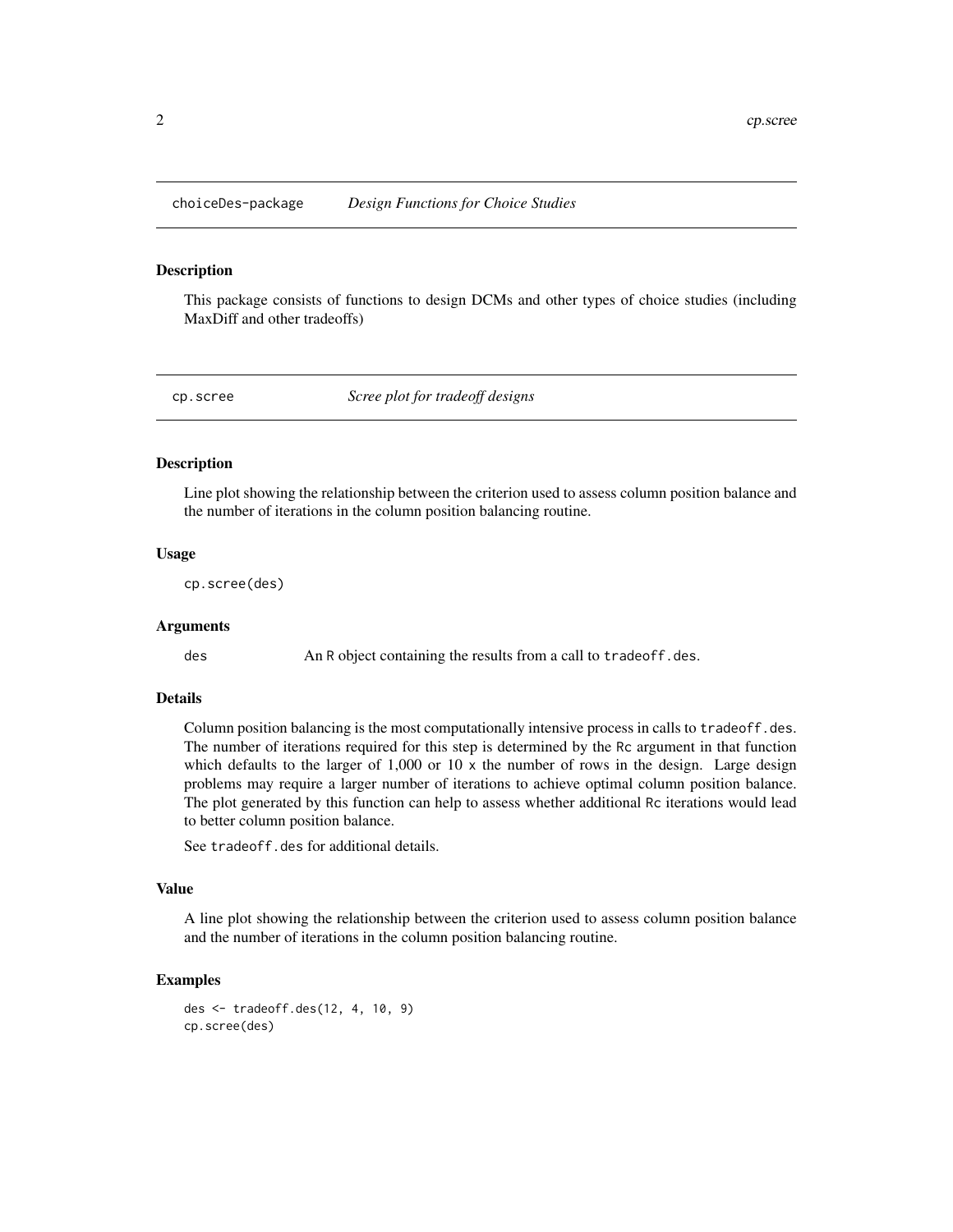<span id="page-2-0"></span>

Generate an optimal fractional factorial design given vectors of factor lengths.

#### Usage

dcm.design(cand, nb, sets, alts, fname=NULL, Rd=20, print=TRUE)

#### Arguments

| cand  | A vector of factor lengths, or a list containing vectors of factor lengths if a<br>combinatorial design is needed.                              |
|-------|-------------------------------------------------------------------------------------------------------------------------------------------------|
| nb    | The number of blocks or versions in the final design.                                                                                           |
| sets  | The number of choice sets in <i>each version</i> of the final design.                                                                           |
| alts  | The number of alternatives in each choice set.                                                                                                  |
| fname | A character string, usually ending in ".txt", indiciating the name of the file con-<br>taining the levels-coded design.                         |
| Rd    | The number of repeats used by the initial design and blocking algorithms. See<br>arg nRepeats in optFederov and optBlock for additional details |
| print | Boolean indicating whether there is output to the console during execution.                                                                     |

#### Details

This function generates balanced and blocked choice sets from one or more specified full factorial candidate set(s) using a modified Federov (1972) algorithm. See optFederov in *AlgDesign* (Wheeler, 2004) for a more complete description of the algorithm. Starting points are chosen randomly (as opposed to by nullification) and may be seeded using set.seed. The D criterion is used for optimization.

See optBlock for a description of the blocking method used.

If fname is specified in the call a tab-delimited plain-text file is generated in the working directory containing the levels-coded design.

Large problems will complete faster by setting Rd to a smaller value. However, this may come at the expense of a more efficient design.

#### Value

| levels  | A data frame consisting of the levels-coded design with blocks stacked in order.                                                                                                      |
|---------|---------------------------------------------------------------------------------------------------------------------------------------------------------------------------------------|
|         | Variables for card, version and task are appended.                                                                                                                                    |
| effects | A list of the effects-coded, blocked design and diagnostics. See optBlock for<br>additional details.                                                                                  |
| d.eff   | A list containing D efficiency, the variance-covariance matrix, and parameter<br>standard deviations from the effects-coded design. See dcm. design. effcy for<br>additional details. |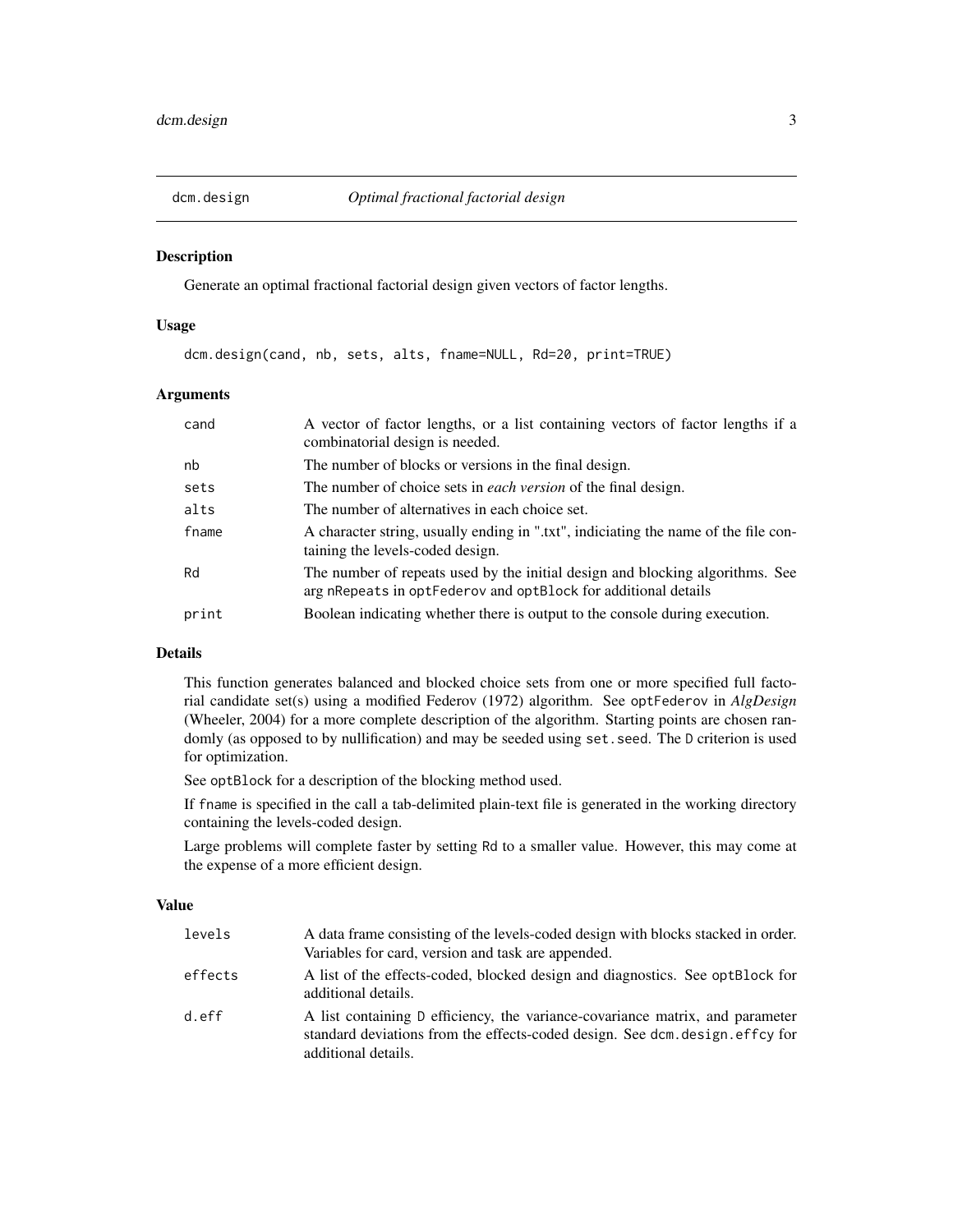#### <span id="page-3-0"></span>References

Federov, V.V. (1972). *Theory of optimal experiments.* Academic Press, New York. Wheeler, R.E. (2004). *AlgDesign.* The R project for statistical computing. (http://www.r-project.org).

#### See Also

optFederov, optBlock

#### Examples

```
## Example 1:
## design from a single candidate set
levs1 <- c(3,3,5,4)des <- dcm.design(levs1, 10, 6, 2)
## Example 2:
## combinatorial design from more than one candidate set
less2 \leftarrow list(c(3,3), c(5,4))des <- dcm.design(levs2, 10, 6, 2)
```
dcm.design.cand *Optimal fractional factorial design*

#### Description

Generate an optimal restricted fractional factorial design given a pre-generated candidate set.

#### Usage

dcm.design.cand(cand, nb, sets, alts, fname=NULL, Rd=20, print=TRUE)

#### Arguments

| cand  | A data frame of columns representing factors in the design OR a tab-delimited<br>file readable using read. table ( <i>filename</i> ).<br>If cand is not a data frame, an external file is assumed. |
|-------|----------------------------------------------------------------------------------------------------------------------------------------------------------------------------------------------------|
| nb    | The number of blocks or versions in the final design.                                                                                                                                              |
| sets  | The number of choice sets in <i>each version</i> of the final design.                                                                                                                              |
| alts  | The number of alternatives in each choice set.                                                                                                                                                     |
| fname | A character string, usually ending in ".txt", indiciating the name of the file con-<br>taining the levels-coded design.                                                                            |
| Rd    | The number of repeats used by the initial design and blocking algorithms. See<br>arg nRepeats in optFederov and optBlock for additional details                                                    |
| print | Boolean indicating whether there is output to the console during execution.                                                                                                                        |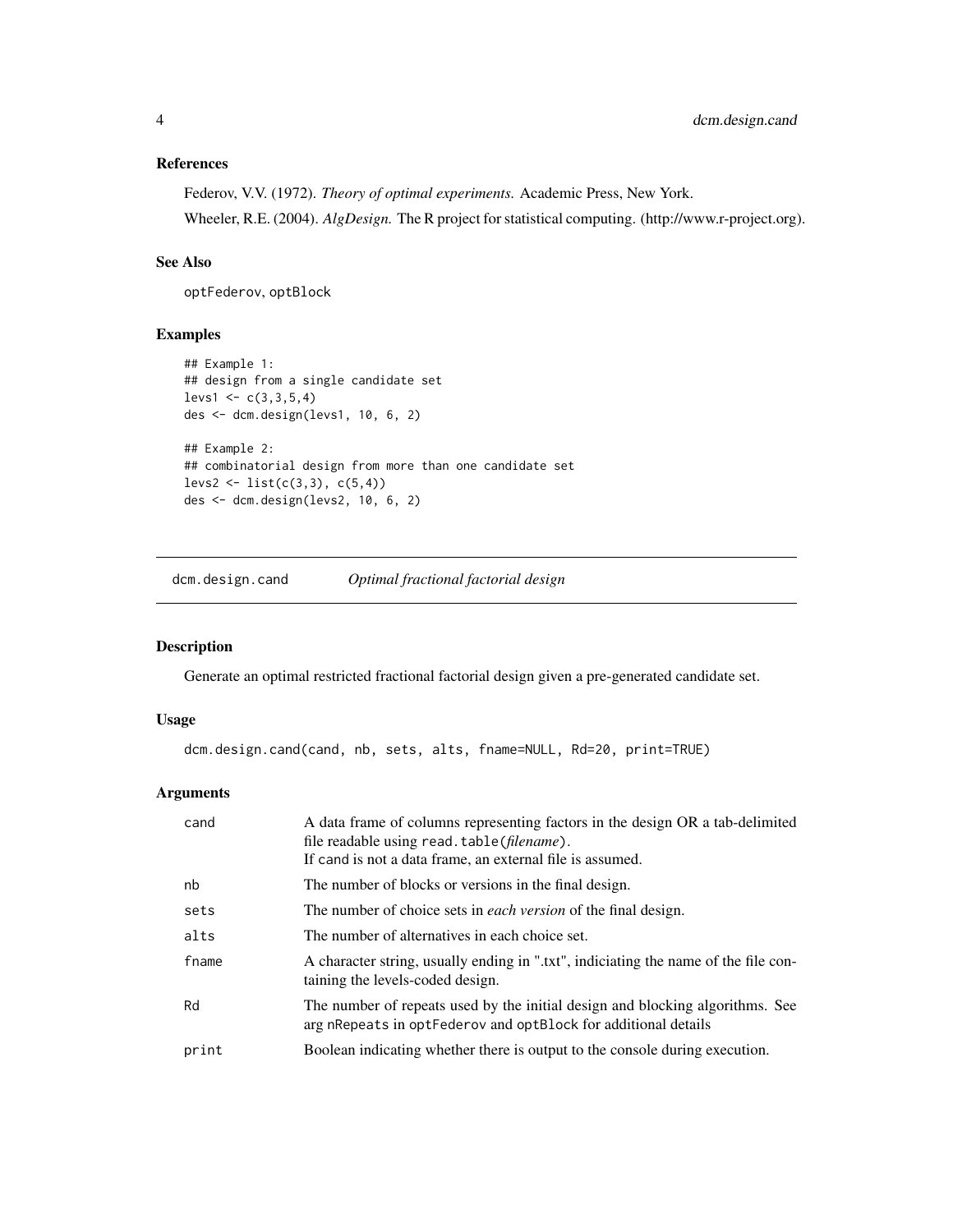#### dcm.design.cand 5

#### Details

This function generates balanced and blocked choice sets from a *pre-generated* candidate set. Typical use will involve  $(1)$  generating a full factorial candidate set (see dcm. design.gencand),  $(2)$ manipulating levels as desired (e.g., adding restrictions) and, (3) using the manipulated set as input into the function.

Design optimization and blocking use the same algorithms as those in dcm.design.

#### Value

| levels  | A data frame consisting of the levels-coded design with blocks stacked in order.<br>Variables for card, version and task are appended.                                                |
|---------|---------------------------------------------------------------------------------------------------------------------------------------------------------------------------------------|
| effects | A list of the effects-coded, blocked design and diagnostics. See optBlock for<br>additional details.                                                                                  |
| d.eff   | A list containing D efficiency, the variance-covariance matrix, and parameter<br>standard deviations from the effects-coded design. See dcm. design. effcy for<br>additional details. |

#### References

Federov, V.V. (1972). *Theory of optimal experiments.* Academic Press, New York.

Wheeler, R.E. (2004). *AlgDesign.* The R project for statistical computing. (http://www.r-project.org).

#### See Also

dcm.design, optFederov, optBlock

```
## generate full factorial candidate set
cand \leq dcm.design.gencand(c(3,3,4))
```

```
## restrict the candidate set so that level 3 in the first factor
## cannot occur with level 1 in the second factor
remove.rows \leq which(cand[,1] == 3 & cand[,2] == 1)
cand.restr <- cand[-remove.rows,]
```

```
## generate the design from the restricted candidate set
## and check that no design rows violate the restriction
des <- dcm.design.cand(cand.restr, 10, 6, 2)
which(des$levels[,4] == 3 & des$levels[,5] == 1)
```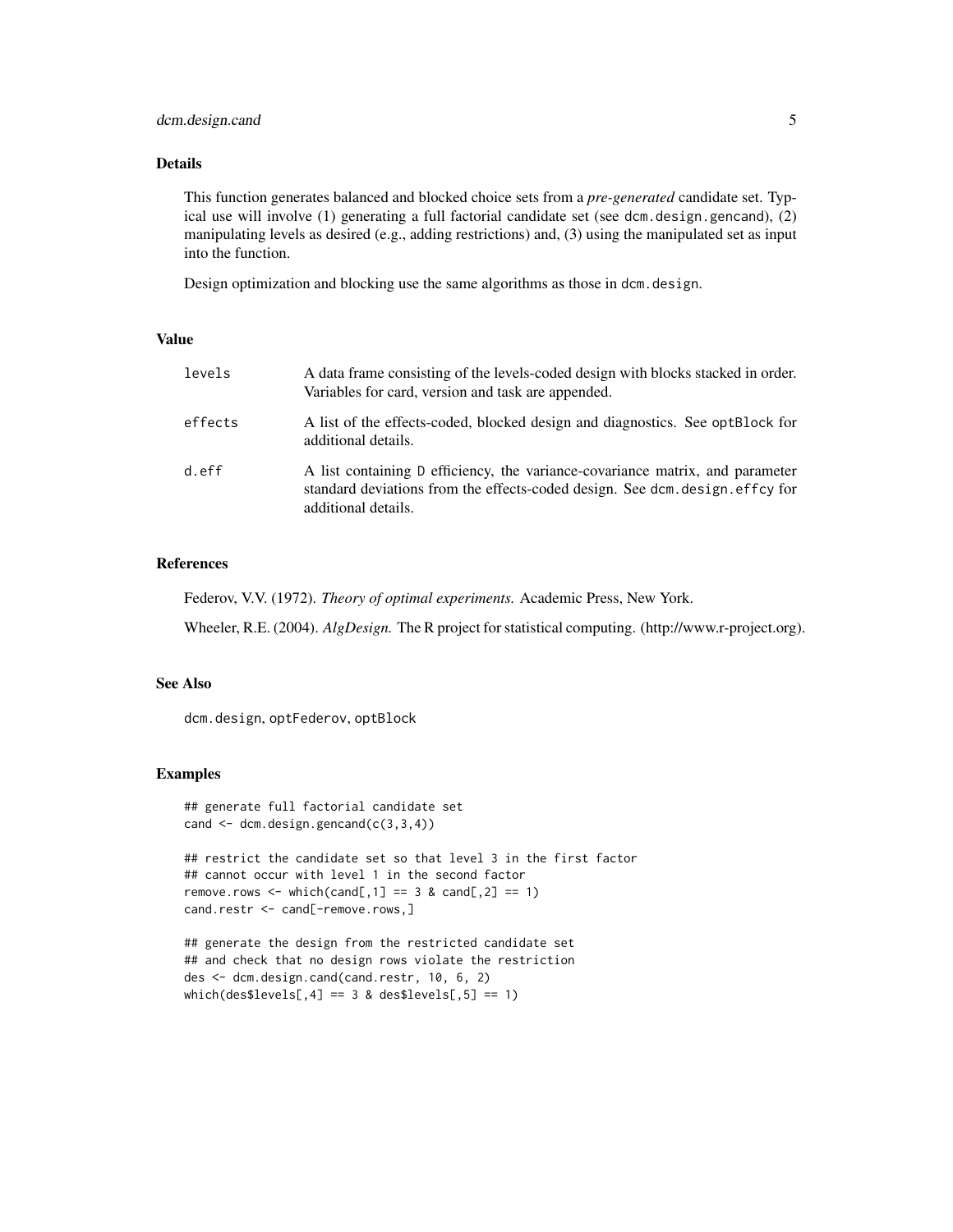<span id="page-5-0"></span>dcm.design.effcy *INTERNAL: Calculate design efficiencies*

#### Description

Internal function to calculate mathematical efficiencies of designs.

#### Usage

dcm.design.effcy(des)

#### Arguments

des An effects-coded design to be evaluated.

#### Details

This function calculates overall D-efficiency, the variance-covariance matrix, and standard deviations for each parameter from an effects coded design.

Called internally by dcm.design and dcm.design.cand.

#### Value

| D. | Overall D-efficiency: $det(M)^{N}(-1/k)$ , where $det(M)$ is the determinant of the dis-<br>persion matrix $X'X$ , and k is the number of parameters. |
|----|-------------------------------------------------------------------------------------------------------------------------------------------------------|
| V  | Variance-covariance matrix derived from $M$ .                                                                                                         |
| -S | Parameter standard deviations: $sqrt(diag(V))$ .                                                                                                      |

#### See Also

dcm.design, dcm.design.cand

```
des <- dcm.design(c(3,3,4,3), 10, 8, 3)$effects$design
eff <- dcm.design.effcy(des)
```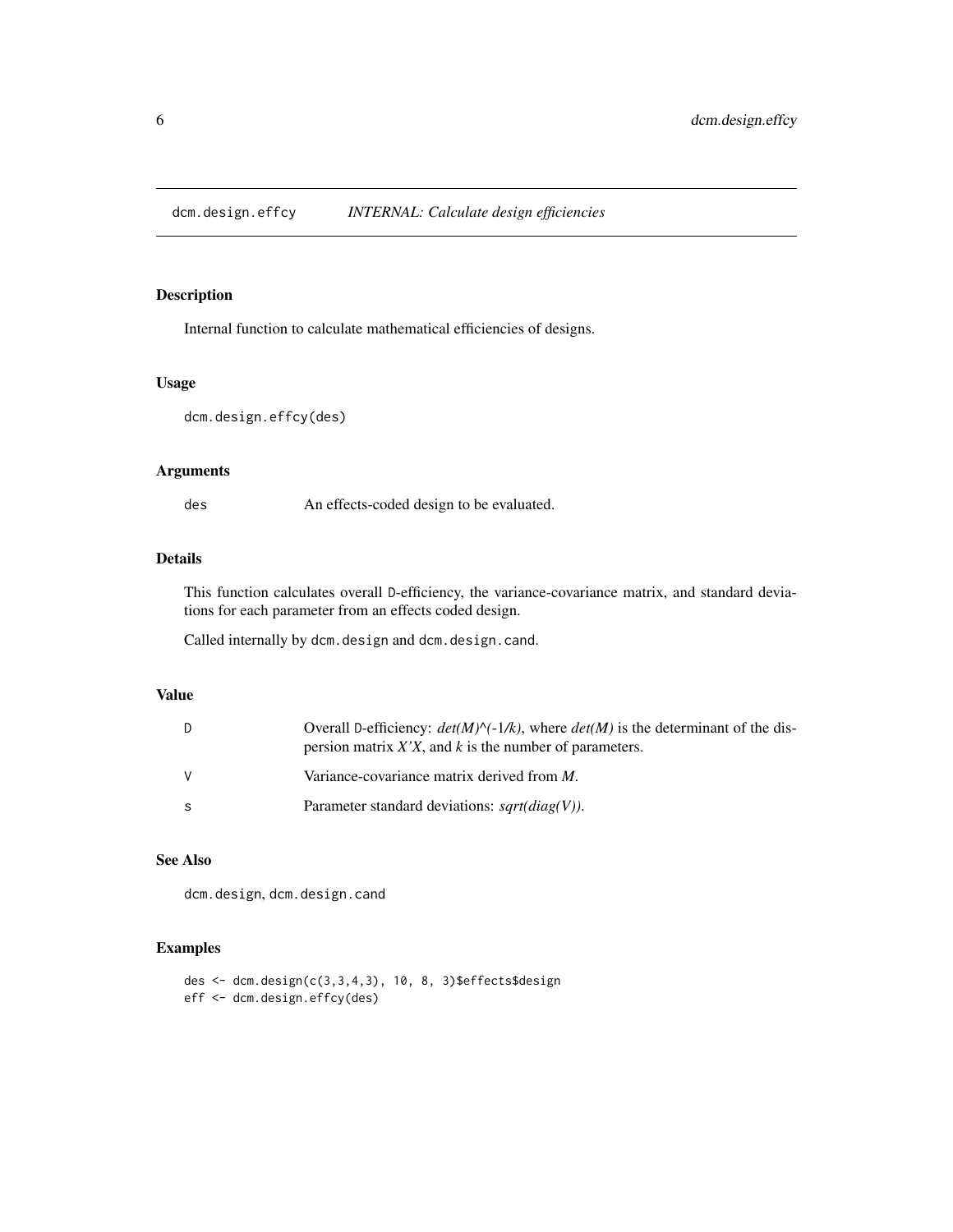#### <span id="page-6-0"></span>dcm.design.gencand *Full factorial design*

#### Description

Generate a full factorial design set given a vector of factor lengths.

#### Usage

dcm.design.gencand(levs)

#### Arguments

levs A vector of factor lengths.

#### Details

This function can be used in concert with dcm. design. cand when the candidate set must be manipulated or restricted before generating a fractional factorial design. Generate the full factorial design using this function, manipulate it with appropriate R code. Or export the candidate generated by this function to Excel or another application, and save the result as a tab-delimited text file that can be imported as part of the call to dcm.design.cand.

Use dcm.design by itself to generate fractional factorial designs from full factorial candidate sets that do not require further manipulation. The required candidate set(s) are generated internally by that function given a vector of factor lengths as input.

#### Value

A data frame of factors in a full factorial design.

#### See Also

```
gen.factorial
```

```
levs \leftarrow c(3, 4, 3, 2)cand <- dcm.design.gencand(levs)
```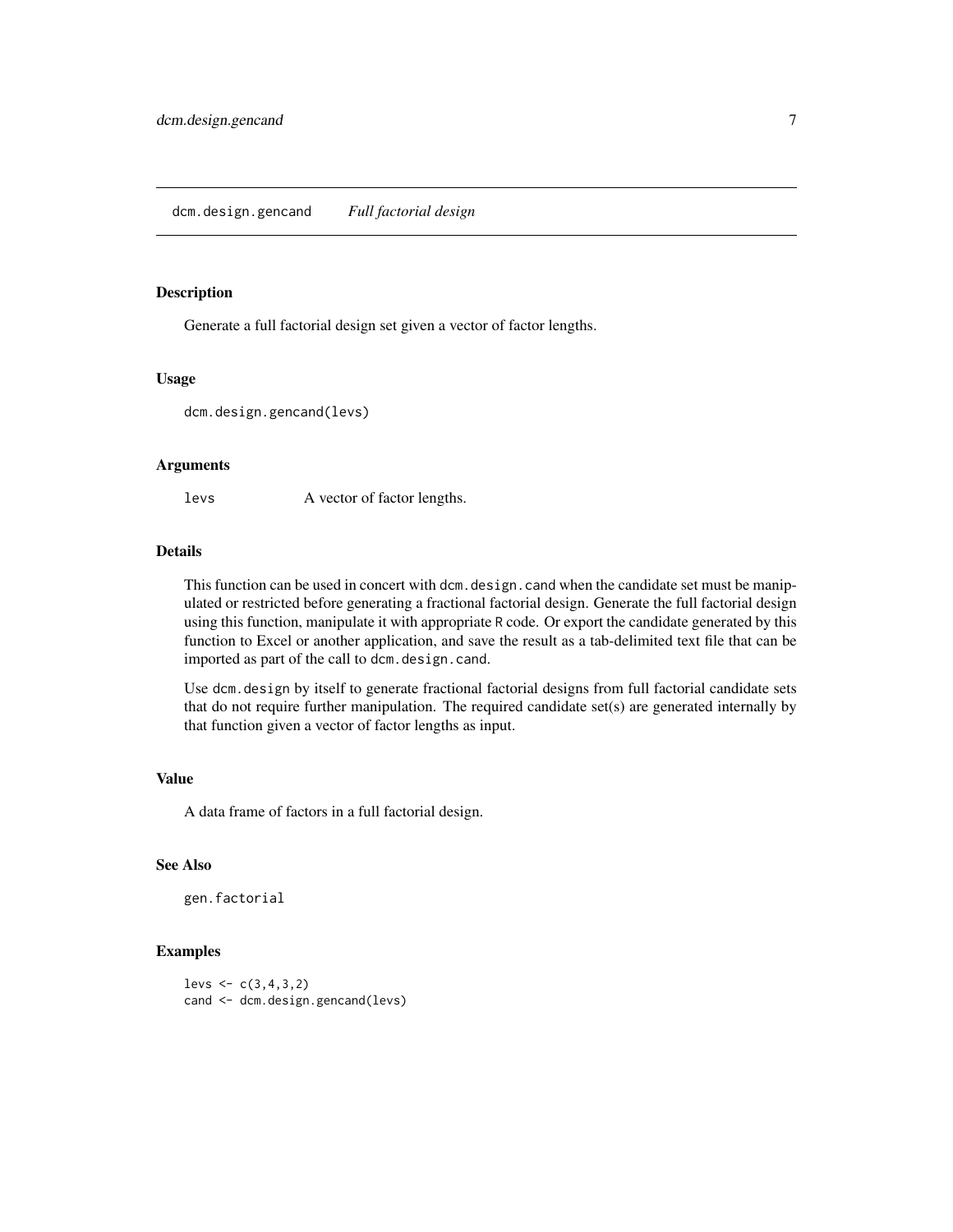<span id="page-7-0"></span>

Internal function to append card, version and task variables to design.

#### Usage

dcm.design.sort(design, nb, sets, alts)

#### Arguments

| design | The levels-coded design generated by either dcm. design or<br>dcm.design.cand. |
|--------|--------------------------------------------------------------------------------|
| nb     | The number of blocks or versions in the final design.                          |
| sets   | The number of choice sets in <i>each version</i> of the final design.          |
| alts   | The number of alternatives in each choice set.                                 |

#### Details

This function randomizes the order of rows within each block of the design using runif and appends card, version and task variables as appropriate.

This function is called internally by dcm.design and dcm.design.cand.

#### Value

A data frame containing the levels coded design with rows randomized within block, and with card, version and task variables appended.

#### See Also

dcm.design, dcm.design.cand, tradeoff.des

#### Examples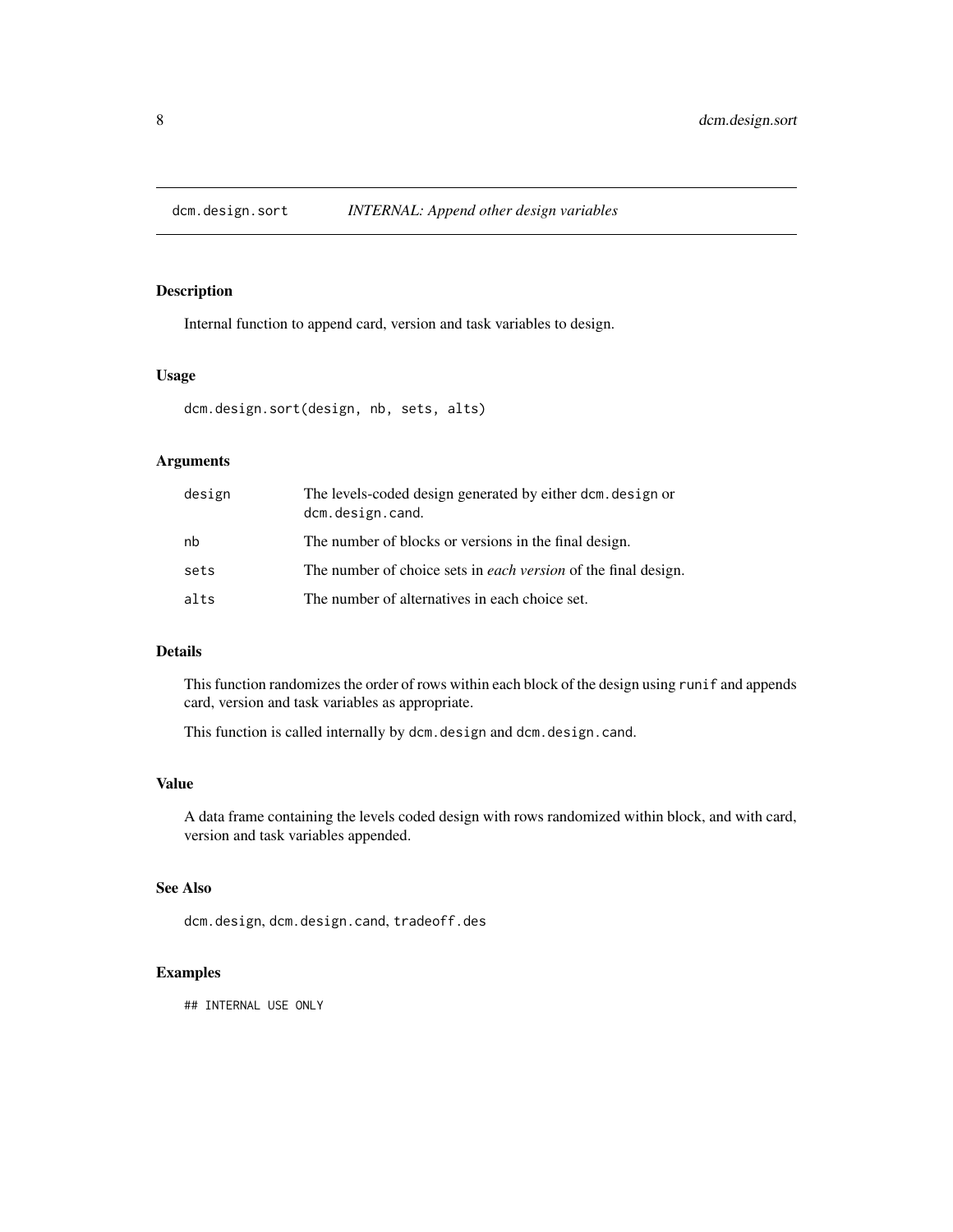<span id="page-8-0"></span>

Internal function to get required design candidate, data, design and any other files from either R sources or as tab-delimited files stored in the working directory.

#### Usage

get.file(dat.in)

#### Arguments

| dat.in | The input data to be read referencing either an R data frame or a string referenc- |
|--------|------------------------------------------------------------------------------------|
|        | ing a tab-delimited file stored in the working directory.                          |

#### Details

This internal function obtains data from different sources and formats them as data frames for use in other functions.

If dat.in is already a data frame in R, the data frame is returned. No other types of R objects are permitted.

If data are stored in a tab-delimited file in the working directory, dat.in references the filename as a character string enclosed in quotes. The tab-delimited file must be readable using read.table(*filename*, header=TRUE, sep="\t").

#### Value

The input data (dat.in) coded as a data frame.

#### See Also

dcm.design.cand

#### Examples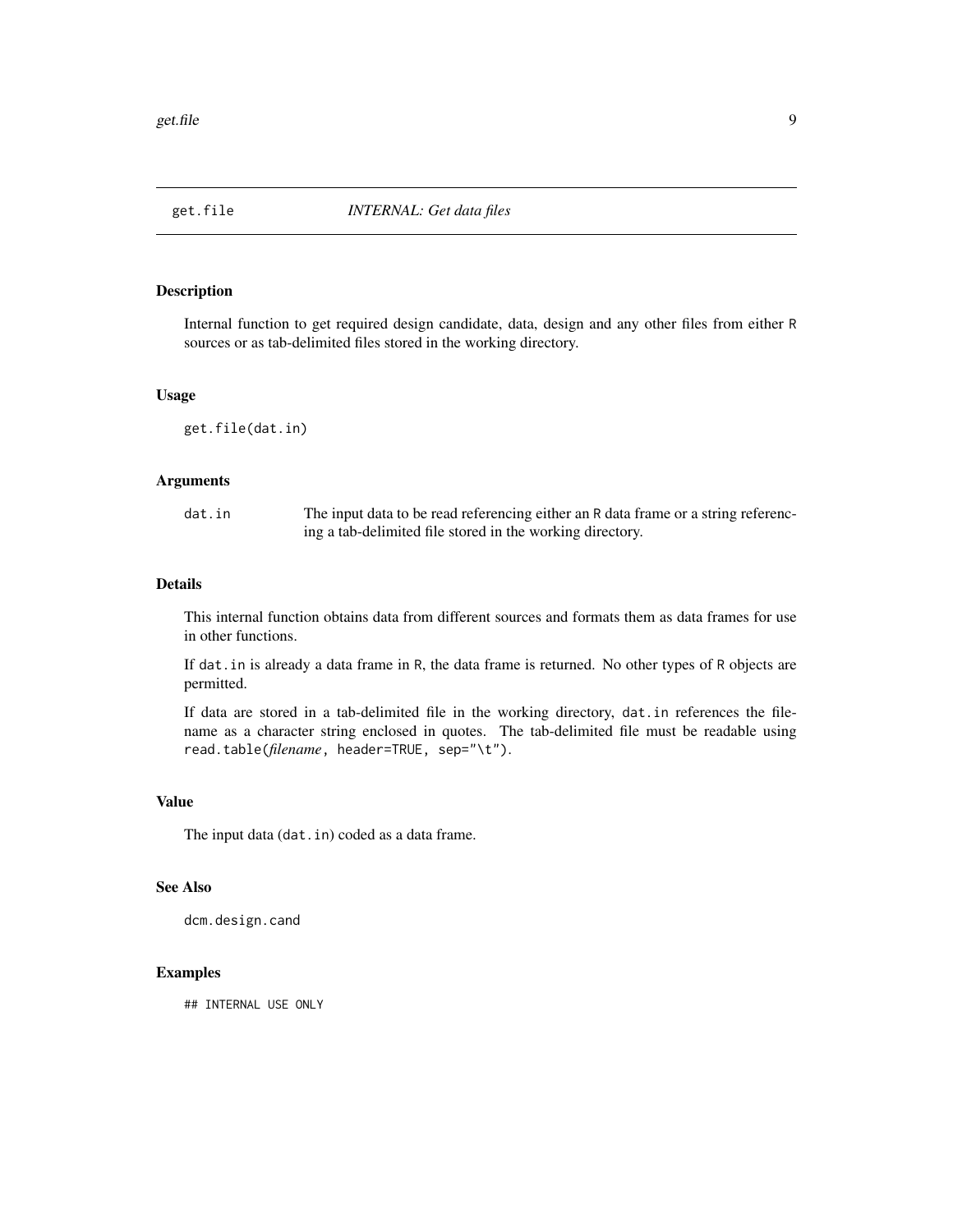<span id="page-9-0"></span>

Internal function to evaluate whether the two-way (pairwise) frequencies of items in a matrix are balanced.

#### Usage

pw.eval(items, shown, drows, des)

#### Arguments

| items | The total number of items shown in a tradeoff exercise.  |
|-------|----------------------------------------------------------|
| shown | The number of items shown in each tradeoff task.         |
| drows | The number of rows in the tradeoff design matrix.        |
| des   | A matrix consisting of the levels-coded tradeoff design. |

#### Details

This function evaluates the two-way (pairwise) frequencies of items in a tradeoff design matrix And returns those frequencies as well as the off-diagonal mean and standard deviation of the frequencies.

This function is called internally by tradeoff.des.

#### Value

| tbl     | A matrix of the two-way frequencies (pairs of items) in the tradeoff design. |
|---------|------------------------------------------------------------------------------|
| od.mean | The mean of the off-diagonal elements in tbl.                                |
| od.stdv | The standard deviation of the off-diagonal elements in tb1.                  |

#### See Also

tradeoff.des

#### Examples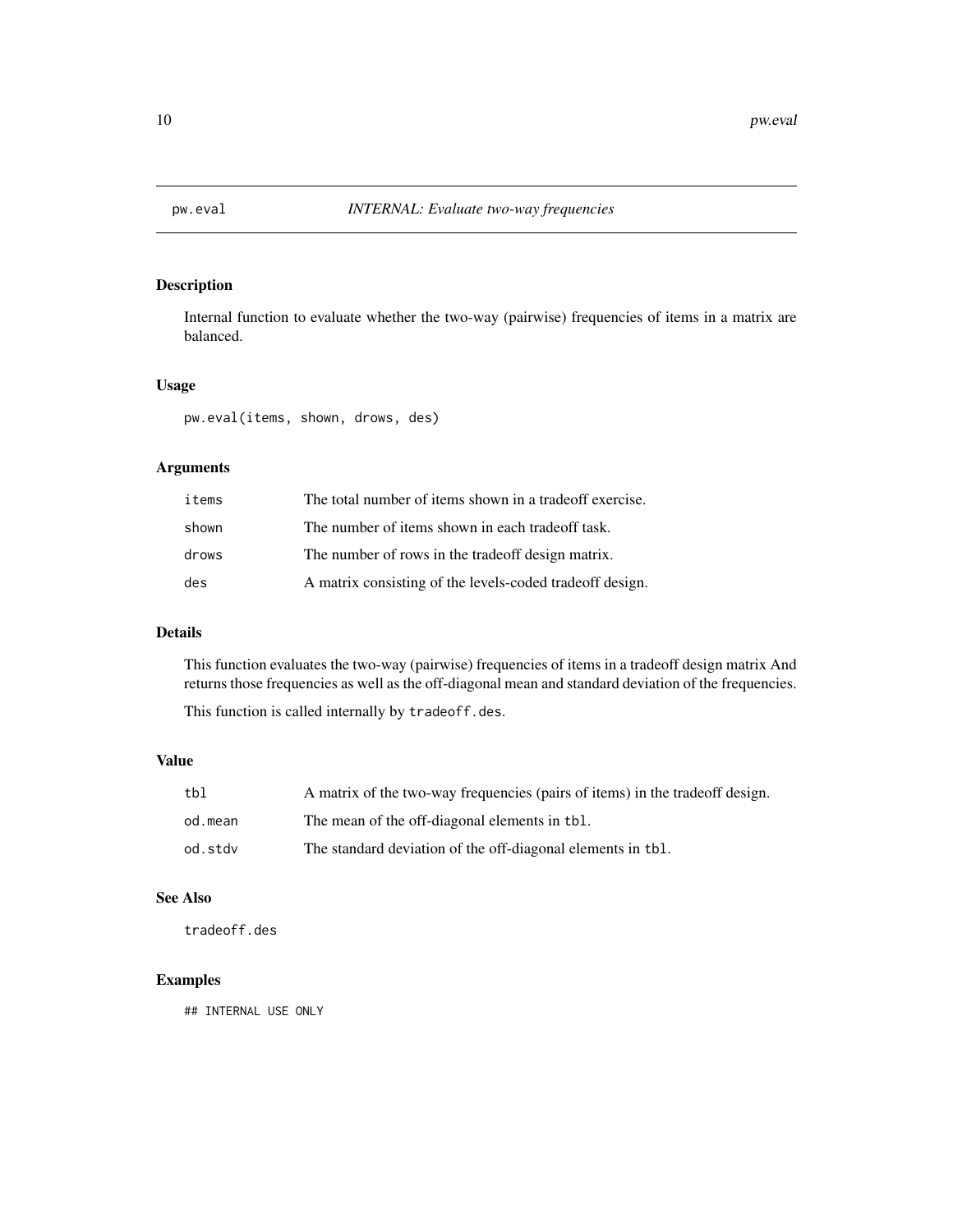<span id="page-10-0"></span>

Generate a design to be used for MaxDiff and related tradeoff exercises.

#### Usage

tradeoff.des(items, shown, vers, tasks, fname=NULL, Rd=20, Rc=NULL, print=TRUE)

#### **Arguments**

| items     | The total number of items in the tradeoff exercise.                                                                |
|-----------|--------------------------------------------------------------------------------------------------------------------|
| shown     | The number of items shown in each tradeoff task.                                                                   |
| vers      | The number of blocks or versions in the final design.                                                              |
| tasks     | The number of tradeoff tasks in <i>each version</i> of the final design.                                           |
| fname     | A character string, usually ending in ".txt", indicating the name of the file con-<br>taining the tradeoff design. |
| Rd        | The number of iterations in the design and blocking processes.                                                     |
| <b>Rc</b> | The number of iterations in the item by column position optimization routine.                                      |
| print     | Boolean indicating whether there is output to the console during execution.                                        |

#### Details

This function replicates the functionality of Sawtooth Software MaxDiff Designer for designing MaxDiff and related tradeoff tasks.

A modified Federov (1972) algorithm is applied to a factor equal in length to the number of items to optimize the BIB design at vers x tasks rows and shown columns.

The optimized design is evaluated for one-way frequencies (equal representation of each item across all versions and column positions). Designs are also optimized for two-way or pairwise balance across all tasks. Column position balance is the more computationally intensive process. The number of iterations required for this step is determined by the Rc argument which defaults to the larger of  $1,000$  or  $10 \times$  the number of rows in the design. Large design problems may require a larger number of iterations to achieve optimal column position balance.

Once an optimal design has been found, it is blocked into versions using optBlock to ensure equal representation of items *within* each version. See Wheeler (2004) for a more complete description of the modified Federov and blocking algorithms used in optimizing these designs.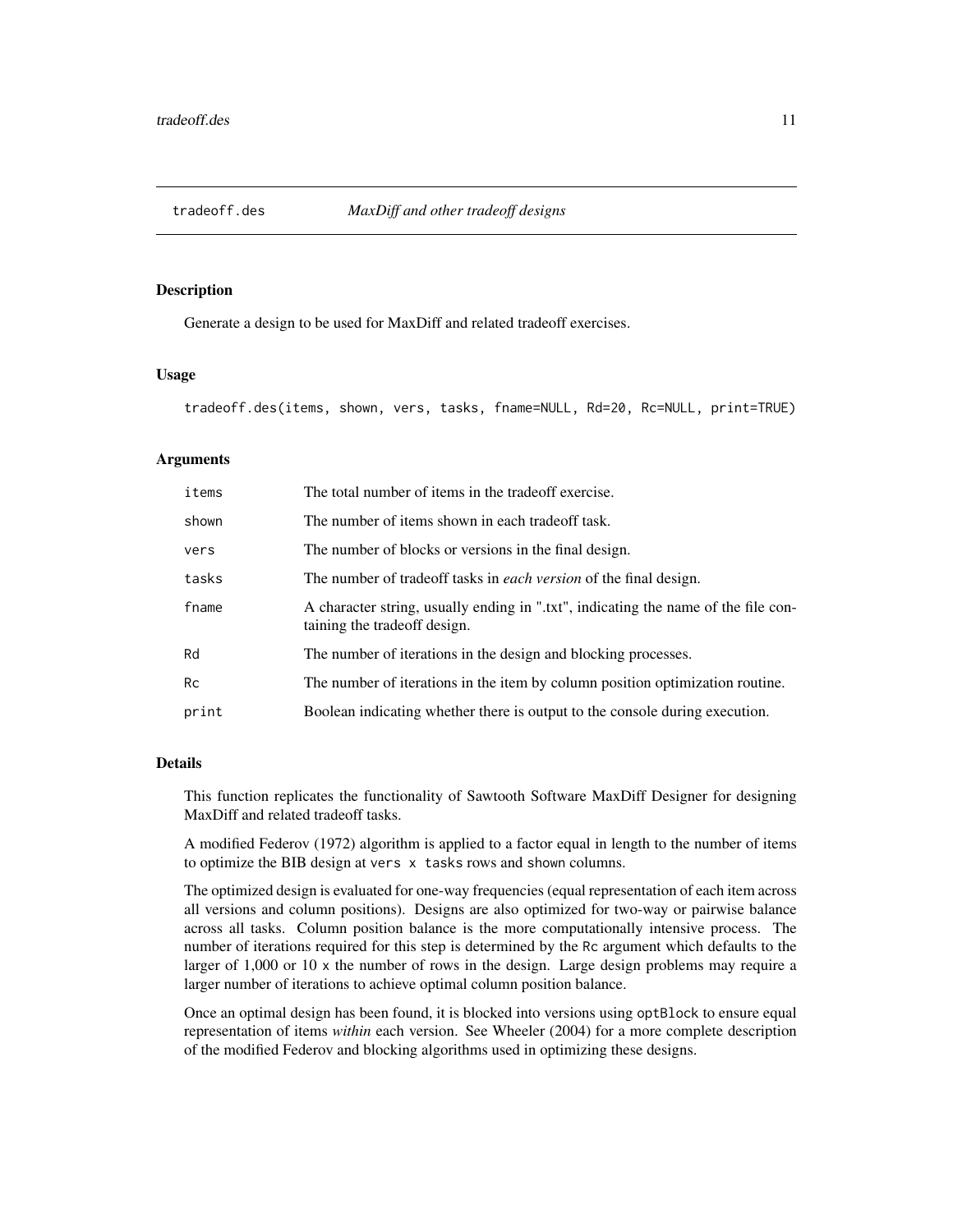#### <span id="page-11-0"></span>Value

| design       | A matrix consisting of the optimized design and additional variables for card,<br>version and task.                                                                                                                                                                                                                                                                                                                                                                                                                                                                                      |
|--------------|------------------------------------------------------------------------------------------------------------------------------------------------------------------------------------------------------------------------------------------------------------------------------------------------------------------------------------------------------------------------------------------------------------------------------------------------------------------------------------------------------------------------------------------------------------------------------------------|
| balance      | Tables of one-way item frequencies, two-way (pairwise) item frequencies, and<br>item frequencies by column position. Means and standard deviations are calcu-<br>lated from all elements of the one-way and column position tables, and from the<br>off-diagonal elements of the two-way (pairwise) table.                                                                                                                                                                                                                                                                               |
| Rc.crit      | The criterion that is minimized to achieve column position balance is output<br>as a vector (crit.vec) along with the number of iterations executed since the<br>last change in this criterion (crit.stable). If crit.stable is large or is a<br>large proportion of the total number of iterations (Rc), the solution is stable in<br>terms of column position balance. If crit, stable is small, the solution is likely<br>unstable and column position balance could be improved by increasing Rc. See<br>also cp. scree which produces a line plot of crit. vec as a function of Rc. |
| time.elapsed | The time required for the function to execute.                                                                                                                                                                                                                                                                                                                                                                                                                                                                                                                                           |

#### References

Federov, V.V. (1972). *Theory of optimal experiments.* Academic Press, New York. Wheeler, R.E. (2004). *AlgDesign.* The R project for statistical computing. (http://www.r-project.org).

#### Examples

## Example 1: ## typical MaxDiff design with 12 items des <- tradeoff.des(12, 4, 10, 9) ## Example 2: ## typical paired comparisons design with 14 items des <- tradeoff.des(14, 2, 6, 14)

write.tab *INTERNAL: Write a data frame as tab-delimited file*

#### Description

Internal function that acts as an alias to write.table, appending extra arguments.

#### Usage

write.tab(x, f)

#### Arguments

|  | A data frame object in R.                                                            |
|--|--------------------------------------------------------------------------------------|
|  | A character string, usually ending in "*,txt", indicating the name of the file to be |
|  | generated.                                                                           |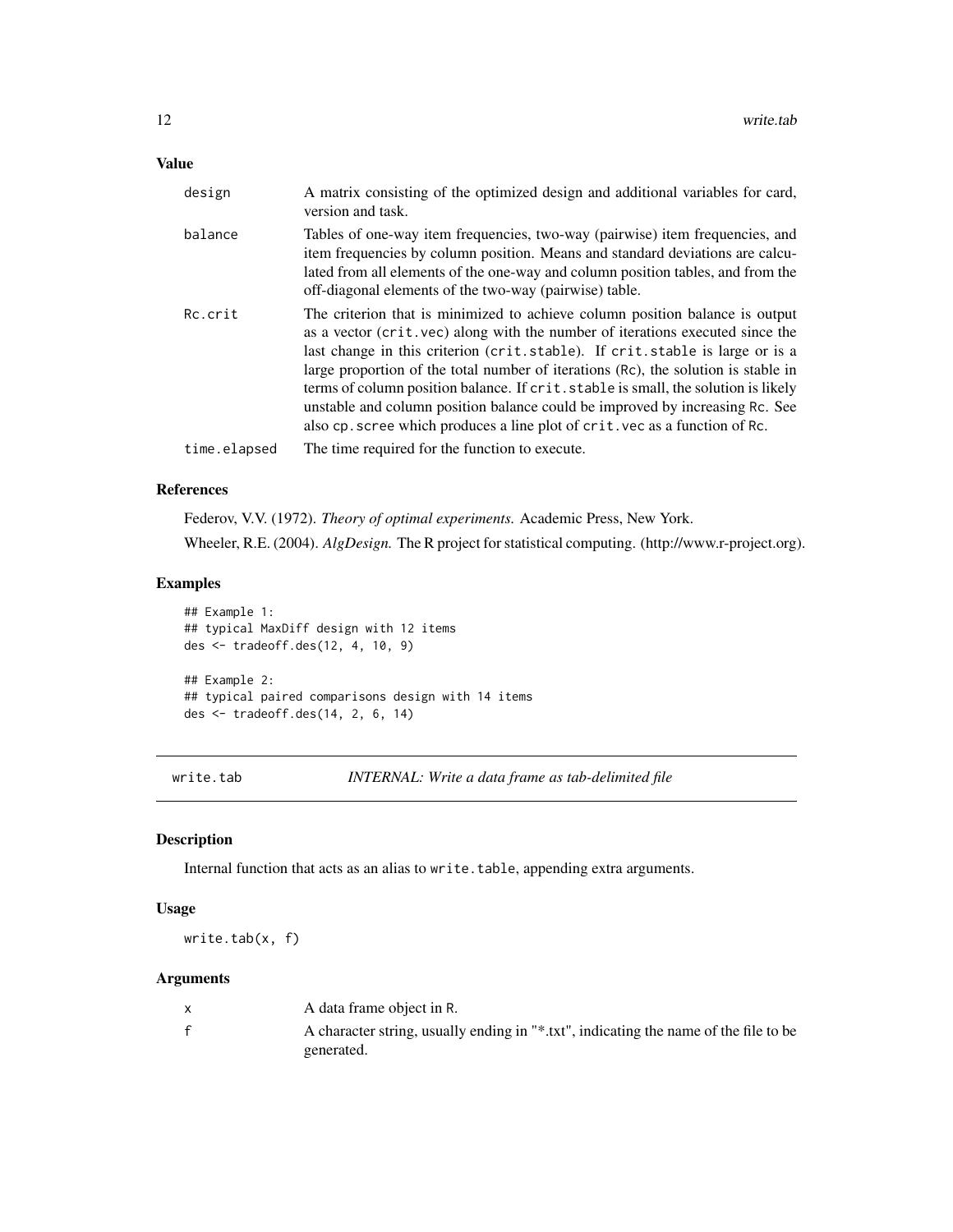#### write.tab 13

#### Details

This function writes a data frame to the file indicated by f, using write.table and appending the following arguments: row.names=FALSE, col.names=TRUE, quote=FALSE, and sep="\t".

This function is called internally by dcm.design, dcm.design.cand, and tradeoff.des.

#### Value

Does not return any value.

#### See Also

dcm.design, dcm.design.cand, tradeoff.des

#### Examples